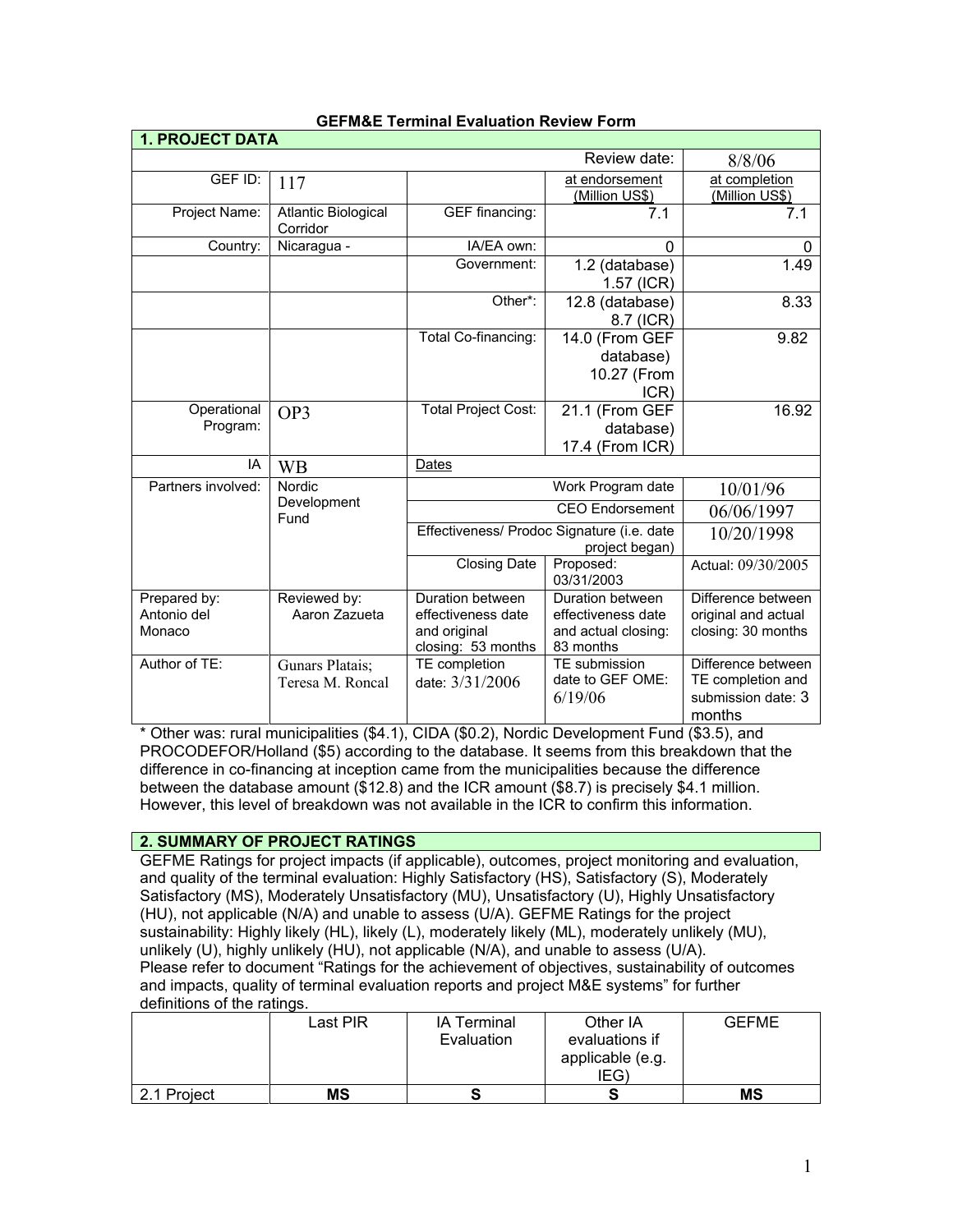| outcomes           |           |           |           |    |
|--------------------|-----------|-----------|-----------|----|
| 2.2 Project        | N/A       |           |           | МL |
| sustainability*    |           |           |           |    |
| 2.3 Monitoring     | <b>MU</b> | No rating | No rating | MS |
| and evaluation     |           |           |           |    |
| 2.4 Quality of the | N/A       | N/A       | N         |    |
| evaluation report  |           |           |           |    |

\*Rated ML by the EO because of presence of some financial risks.

Should this terminal evaluation report be considered a good practice? Why? No

# **3. PROJECT OBJECTIVES, EXPECTED AND ACTUAL OUTCOMES**

## **3.1 Project Objectives**

• **What are the Global Environmental Objectives? Any changes during implementation?** The prodoc indicates that the main objectives of the project are to reduce rural poverty, improve natural resource management, and conserve key biodiversity.

The TE indicates that the objective was to promote the integrity of a biological corridor along the Atlantic slope of Nicaragua by ensuring the conservation and sustainable use of biological resources in the region.

## • **What are the Development Objectives? Any changes during implementation?** The Prodoc indicates that specific operational goals are:

(a) To establish a mechanism based on municipal governments and community organizations for reducing rural poverty through rural investment in economic infrastructure, improved natural resource management, and small-scale communal productive activities.

(b) To ensure that central government institutions acquire the capacity to provide a coherent overall framework for natural resource policy-making and enforcement, accounting for global, national, and regional environmental priorities.

(c) To promote the long-term integrity of a biological corridor along the Atlantic slope of Nicaragua, conserving key national and global biodiversity values.

According to the Project Document, GEF funds would be applied to the incremental costs of protecting globally significant biodiversity in the Atlantic Biodiversity Corridor (ABC). The ABC is the Nicaraguan component of the regional Mesoamerican Biological Corridor.

# **3.2 Outcomes and Impacts**

## • **What were the major project outcomes and impacts as described in the TE?** The TE indicates that the project contributed to the development of a regional planning framework

to conserve and manage biodiversity while supporting the development of policies, strategies, and planning and monitoring tools. These instruments strengthened the ability of central, regional, and local governments and organizations to conserve biodiversity and manage natural resources. This, in turn, facilitated medium- to long-term strategic planning. As an overall impact, stakeholders now recognize that a biologically important corridor of natural habitat extends along the Atlantic Coast which has created local ownership of the planning process. The training provided to local communities created new planning and natural resource management skills within them. In this context, 89 Community Planning Programs were prepared. These provided communities with a management tool to guide decisions about future investments and help assess socioeconomic and environmental impacts in priority areas.

The TE indicates that the regional governments agree and also are committed to support activities that will conserve the ABC. For example, the project helped establish Regional Planning Committees in both Autonomous Regions. These committees are composed of representatives of regional government councils, mayors' offices, private sector, universities, community organizations, and civil society. The committees function as a forum to promote consultation and facilitate participation by enabling stakeholders to analyze and evaluate policies, laws, programs, projects, actions, and alternatives. This empowerment through participation has resulted in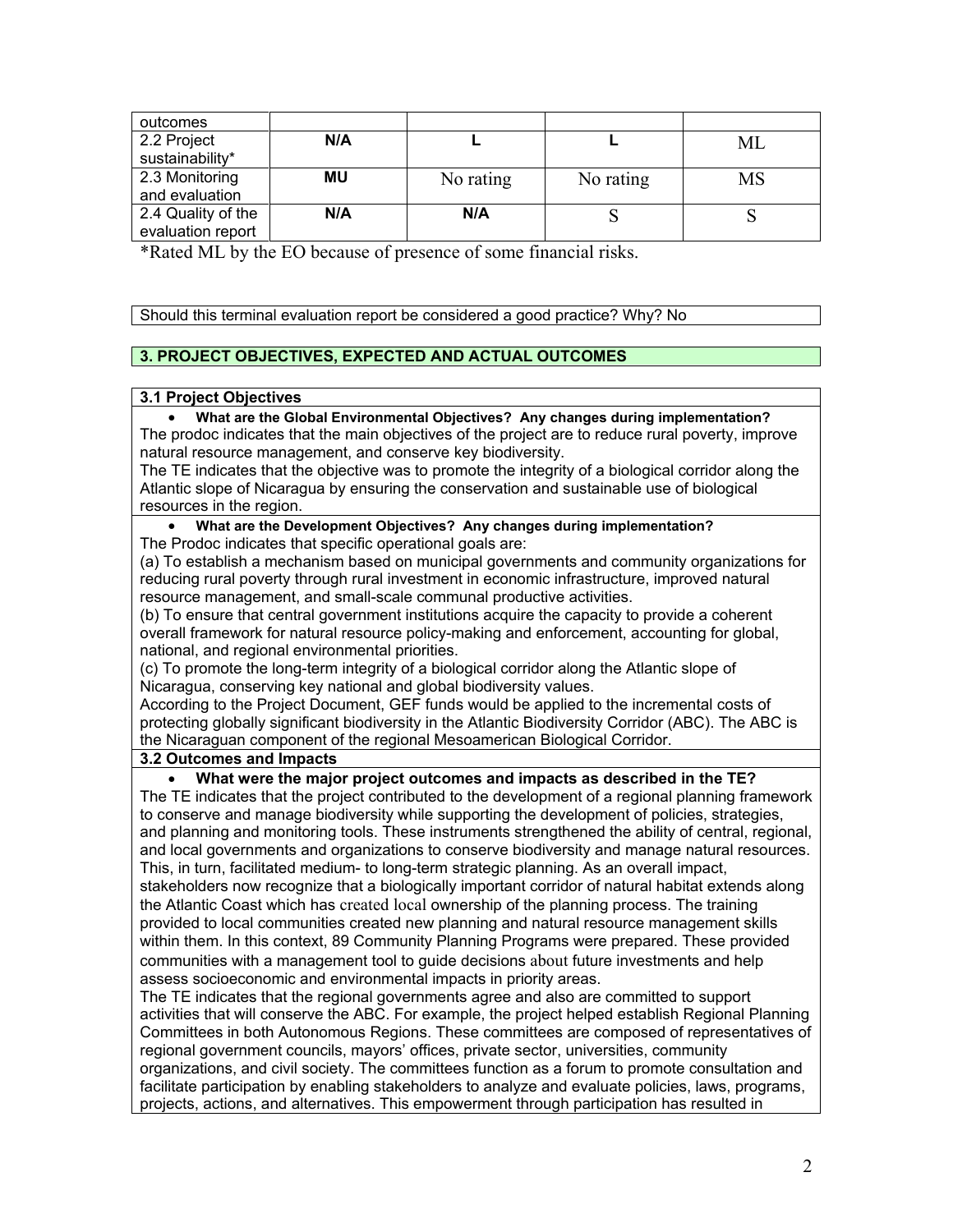improved analytical capacity to provide solutions to decision-makers and has strengthened the Autonomous Regions.

The TE indicates that despite these efforts, the indicator of diminishing or reverting deforestation was not achieved in all priority biodiversity areas and historical land use change analysis of some areas shows an expansion of the agricultural frontier. In certain vulnerable areas of the Atlantic Coast, the pressure of migration on the agricultural frontier simply overwhelmed all efforts to stabilize it. In some areas, failure to move quickly and consolidate indigenous land rights contributed to this scenario. Nevertheless, the investment in park infrastructure, park management plans, and local personnel greatly slowed illegal invasions into protected areas compared to what might have happened in the absence of the project's investments. According to the IEG review, although the project had limited impact on forest and biodiversity losses during the project period, it was broadly successful in helping commence Nicaragua's Atlantic Biological Corridor conservation program. The project's institutional achievements were major, and can be expected in due course to have important mitigating impact on biodiversity degradation.

The IEG review indicates that the project established, from scratch, an initial legislative, institutional and capacity base for biodiversity conservation in Nicaragua and for the country's role in the Mesoamerican Biological Corridor. While the process of institutional establishment and consolidation is not over, a highly creditable start was made.

# **4. GEF OFFICE OF M&E ASSESSMENT**

# **4.1 Outcomes and impacts All and impacts Rating:** MS

# **A Relevance**

• **In retrospect, were the project's outcomes consistent with the focal areas/operational program strategies? Explain**

The project was relevant in the context of the GEF OP 3 and 4 (Forest and Mountain ecosystems). In addition, the project objective fitted into the WB Country Assistance Strategy (CAS) which included (i) capacity building, (ii) poverty alleviation, (iii) improved environmental management. The project was also relevant to the Government as it was in agreement with these needs. In addition, the project fitted together with another project: the Bank financed Nicaragua Rural Municipalities Project ("PROTIERRA"). It was recognized that population density on Nicaragua's Pacific coast, and high population growth nationally (3.1 percent per annum) would put pressure on colonizing the Atlantic coast, the area of the GEF project. PROTIERRA was to help improve living conditions in the west, thus mitigating the incentive for relocation, and the ABC project was to mitigate the drive towards the Atlantic biological corridor through protective land planning and management, including involvement of indigenous communities. The GEF project's design concept appropriately recognized that the implementation approach needed to be participatory, decentralized, and involving substantial public outreach and capacity building.

### S **B Effectiveness**

• **Are the project outcomes as described in the TE commensurable with the expected outcomes (as described in the project document) and the problems the project was intended to address (i.e. original or modified project objectives)?** 

# **IEG notes that:**

1. **Environmental impacts:** The Efficacy of the project was **Modest** so far because the project's achievements in successful mitigation of forest and biodiversity losses are still limited. Specific to the project's Development Objective, the rate of deforestation (and impacts on biological diversity) is not reported in the ICR to have significantly reduced, and in some areas under particular encroachment-pressure from the overpopulated west coast of Nicaragua, the rate of deforestation is reported to have actually increased. Nevertheless, the Bank ICR and the Government TE both comment that project impact on deforestation was beginning to be felt in the last several years of the project. The ICR indicates that "the investment in park infrastructure, park management plans, and local personnel greatly slowed illegal invasions into protected areas compared to what might have happened in the absence of the project's investments." This appears a reasonable assessment, especially considering the likely impact of the major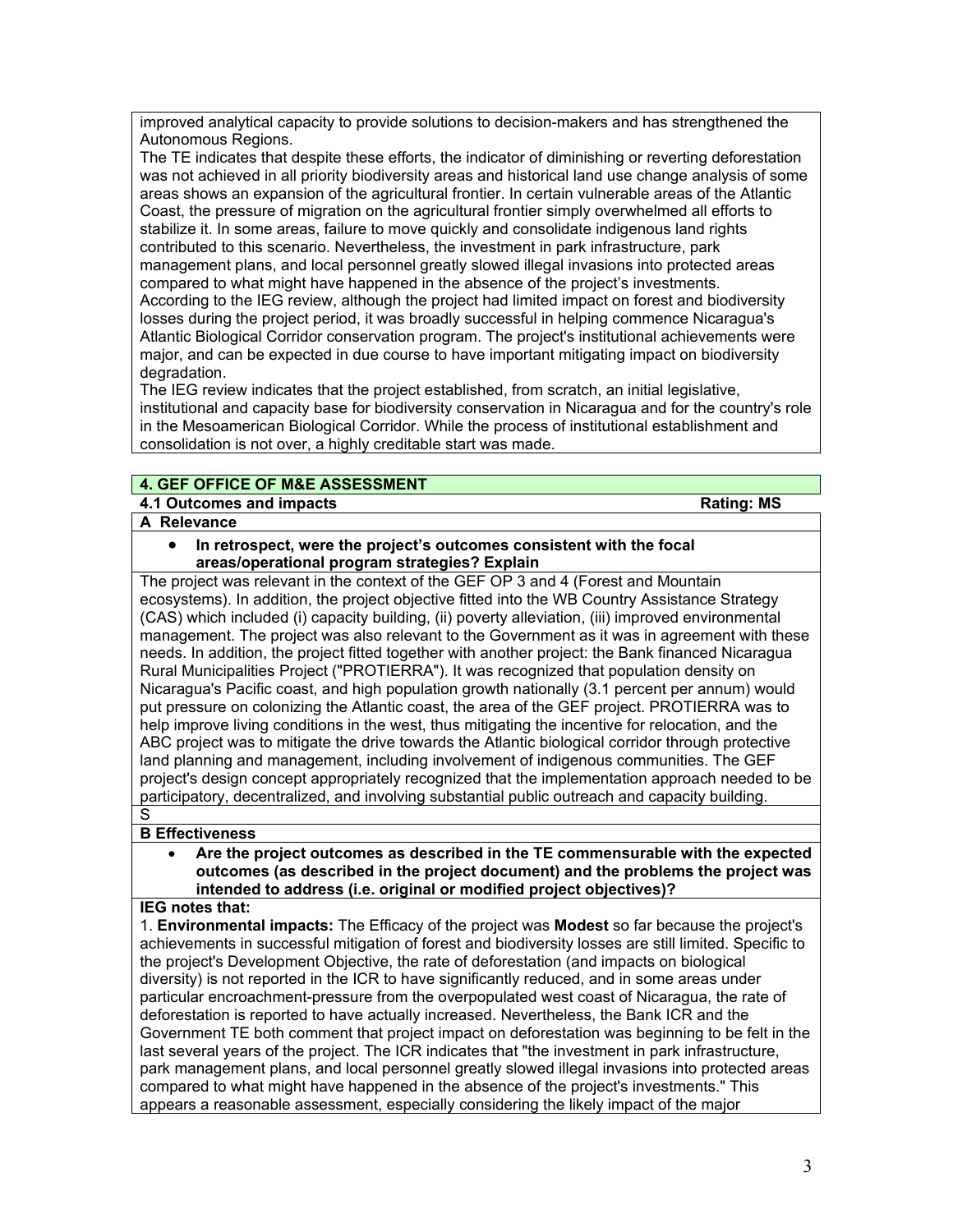institutional reforms achieved under the project.

2. **Institutional Achievements:** The major achievement of the project was its legislative, institutional, capacity building and cultural innovations, which have initiated an enabling base for achieving the ultimate goal. Actions included: (i) new legislation to enable grass-roots resource management by local indigenous communities; (ii) the piloting of protected areas and community management, with initially promising results; (iii) the establishment of new institutions at all levels, including local levels and civil society; (iv) major decentralization through a complete shift from central to local planning, decision making and implementation; (v) establishment of a National Environmental Fund for channeling of funds to support conservation activities; (vi) introduction of resource mapping, community planning and resource monitoring systems; (vii) establishing participatory processes for resource planning and management; (viii) capacity building related to the areas above; and (ix) public awareness and education programs using national media, schools and other means.

**MS**

## **C Efficiency (cost-effectiveness)**

• **Include an assessment of outcomes and impacts in relation to inputs, costs, and implementation times based on the following questions: Was the project cost – effective? How does the cost-time Vs. outcomes compare to other similar projects? Was the project implementation delayed due to any bureaucratic, administrative or political problems?**

IEG notes that the project components were implemented largely as planned and individual component costs were between 80 to 120 percent of appraisal estimates. The benefits from the project, if the corridor conservation program is continued are likely to be significant. However, the mitigation of forest cover and biodiversity losses, the improved welfare of the indigenous communities and the project's contribution to the regional biological corridor still remain to be seen so it is not possible to make an assessment of efficiency at this time. **UA**

**4.2 Likelihood of sustainability.** Using the following sustainability criteria, include an assessment of sustainability of project outcomes and impacts based on the information presented in the TF

| <b>Financial resources</b><br>A                                                                     | <b>Rating: ML</b> |
|-----------------------------------------------------------------------------------------------------|-------------------|
| IEG indicates that for project's sustainability continuation of support to the ABC program over a   |                   |
| longer time period is required. This will partly be provided under the GEF financed Nicaragua /     |                   |
| Honduras Corazon Transboundary Biosphere Reserve Project, especially in continuing to support       |                   |
| the institutions. Continued support for the project field sites is, however, not provided.          |                   |
| Socio political<br>в                                                                                | Rating: L         |
| The TE indicates that one of the most important operational decisions taken in the course of the    |                   |
| project was to decentralize project management to the Atlantic Coast region, a transition that took |                   |
| place in early 2002. This effectively brought the project closer to the target populations and made |                   |
| for greater ownership by local and regional governments. In effect, the project was successful in   |                   |
| supporting the inclusion of biodiversity conservation and improved natural resource management      |                   |
| into the local, regional, and national decision-making processes. Providing local communities with  |                   |
| alternative livelihoods through the subprojects also was important in reducing pressure on          |                   |
| protected areas and biodiversity corridors. These mechanisms will remain in place beyond the life   |                   |
| of the project.                                                                                     |                   |
|                                                                                                     |                   |
| The project involved indigenous communities in forest management, provided support for the          |                   |
| resolution of indigenous land tenure issues, and better land use practices and technologies in the  |                   |
| biological corridor. The ICR reports the interest in participation of the indigenous communities,   |                   |
| and their improved welfare. One of the greatest impacts of the project was its support in making    |                   |

the Law on the Communal Property Rights of Indigenous People and Ethnic Communities of the Atlantic Coast, Bocay, Coco, Indio and Maíz Rivers (Law 445) a reality. With this law in place, indigenous people's lands have begun to be demarcated and titles issued, thereby assuring their rights to ancestral lands. Legal title in turn can significantly reduce pressure on biodiversity,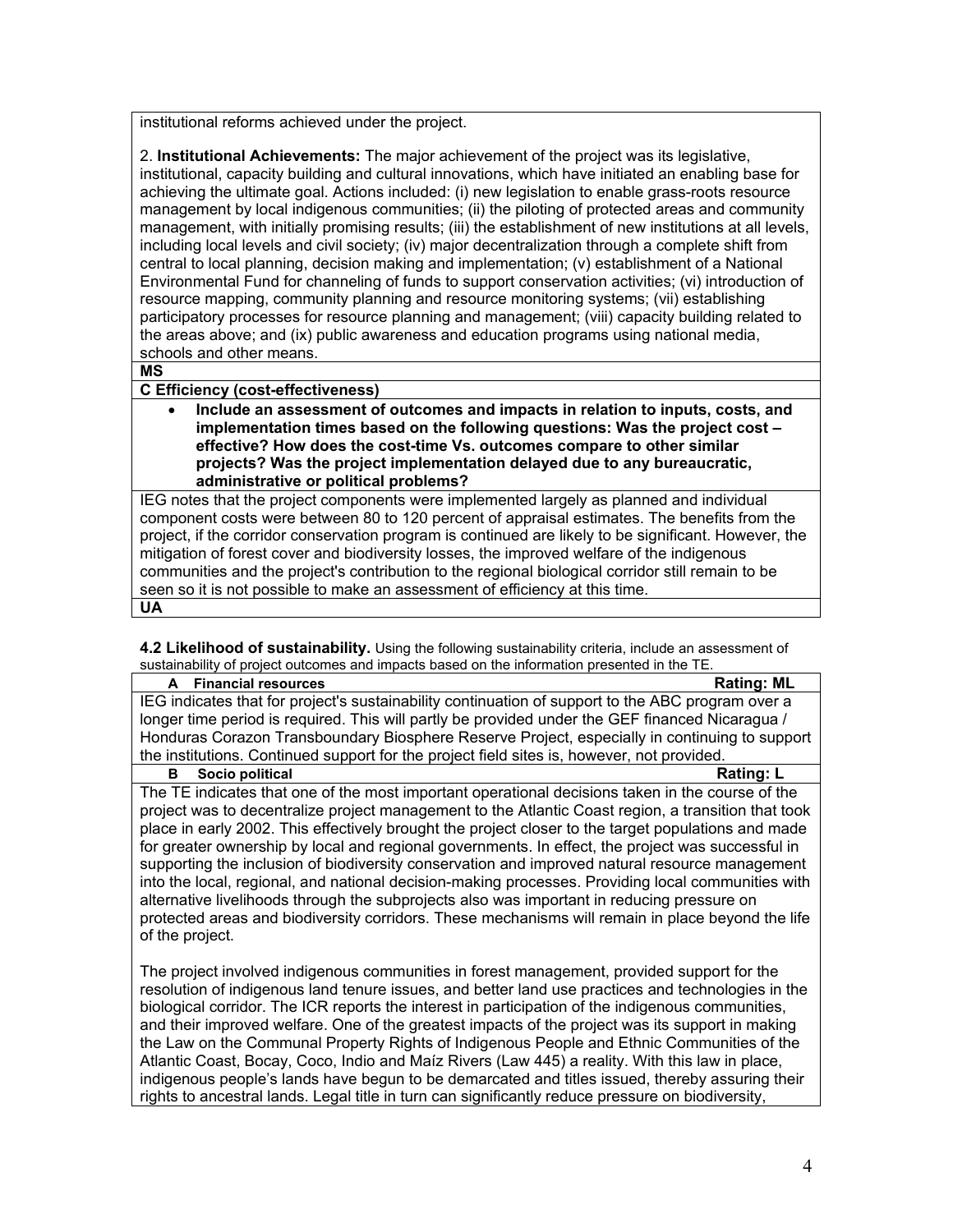because titled lands are not as easily subject to exploitation by third parties. At the time of this ICR, legal impediments to registering Law 445 titles are being resolved under the Bank-financed Land Administration Project (PRODEP). The implementation of community-driven subprojects that focus on strengthening productive systems, agroforestry systems, community-based tourism, fishing, and biodiversity conservation has strengthened the productive base while providing avenues for natural resources conservation. These subprojects had an impact on incomes in recipient communities, thus reducing pressure on natural resources.

## **C Institutional framework and governance Rating: L**

The project had several important achievements that can contribute to this dimension of sustainability. For example, the government increased national and international awareness of the ABC and its underlying concepts; strengthened national and regional planning mechanisms that incorporate biodiversity concerns for the Atlantic Coast region and strengthened local planning mechanisms for the Atlantic Coast region. In addition, according to IEG, the government has a strong interest to continue and strengthen the program.

The planning instruments for regional, municipal, and local development prepared with project support have been adopted by local governments and are being applied. Regional and local planning and management efforts are expected to improve as environmental concerns are internalized in the policy debate.

Another important project outcome was the inclusion of the Regional Development Plans of the Atlantic Coast regions in the National Development Strategy. This long-term vision provides guidelines on natural resources management and prioritizes areas for conservation and sustainable use. Management plans approved by local authorities (councils and local commissions) now serve as the strategic bases for NRM planning, because they promote conservation in large areas of the corridor and provide clear guidelines for future investors and donors.

A positive social impact is expected in the medium term as the plans laid out are implemented and political decision-makers focus on poverty alleviation in a context of environmentally sustainable development.

- **D Ecological (for example, for coffee production projects, reforestation for carbon**  sequestration under OP12, etc.)
- **E Examples of replication and catalytic outcomes suggesting increased likelihood of**  *<u> sustainability</u>* **Rating: Rating: Rating: Rating: Rating: Rating: Rating: Rating: Rating: Rating: Rating: Rating: Rating: Rating: Rating: Rating: Rating: Rating: Rating: Rating: Rating: Rating: Rating: Rating: Rating: R**

Much of what is mentioned under outcomes can have a catalytic effect to bring about change, starting the institutional framework, demonstration of local economic development alternatives compatible with sustainable environmental management. The TE does not discuss the potential for replication however there is potential for this.

## **4.3 Assessment of the project's monitoring and evaluation system based on the information in the TE**

## **4.4 Assessment of the project's monitoring and evaluation system based on the information in the TE**

**A. In retrospection, was the M&E plan at entry practicable and sufficient? (Sufficient and practical indicators were identified, timely baseline, targets were created, effective use of data collection, analysis systems including studies and reports, and practical organization and logistics in terms of what, who, when for the M&E Rating: UA** IEG indicates that building a strong M&E system was a key feature in project design and was

included under the Corridor Planning and Monitoring component of the project. Since the PAD listed in the PIMS does not include annexes, which could have included an M&E plan, it is difficult to know whether a substantive M&E plan was included in the documents at the point of CEO Endorsement and to assess the quality of that M&E plan.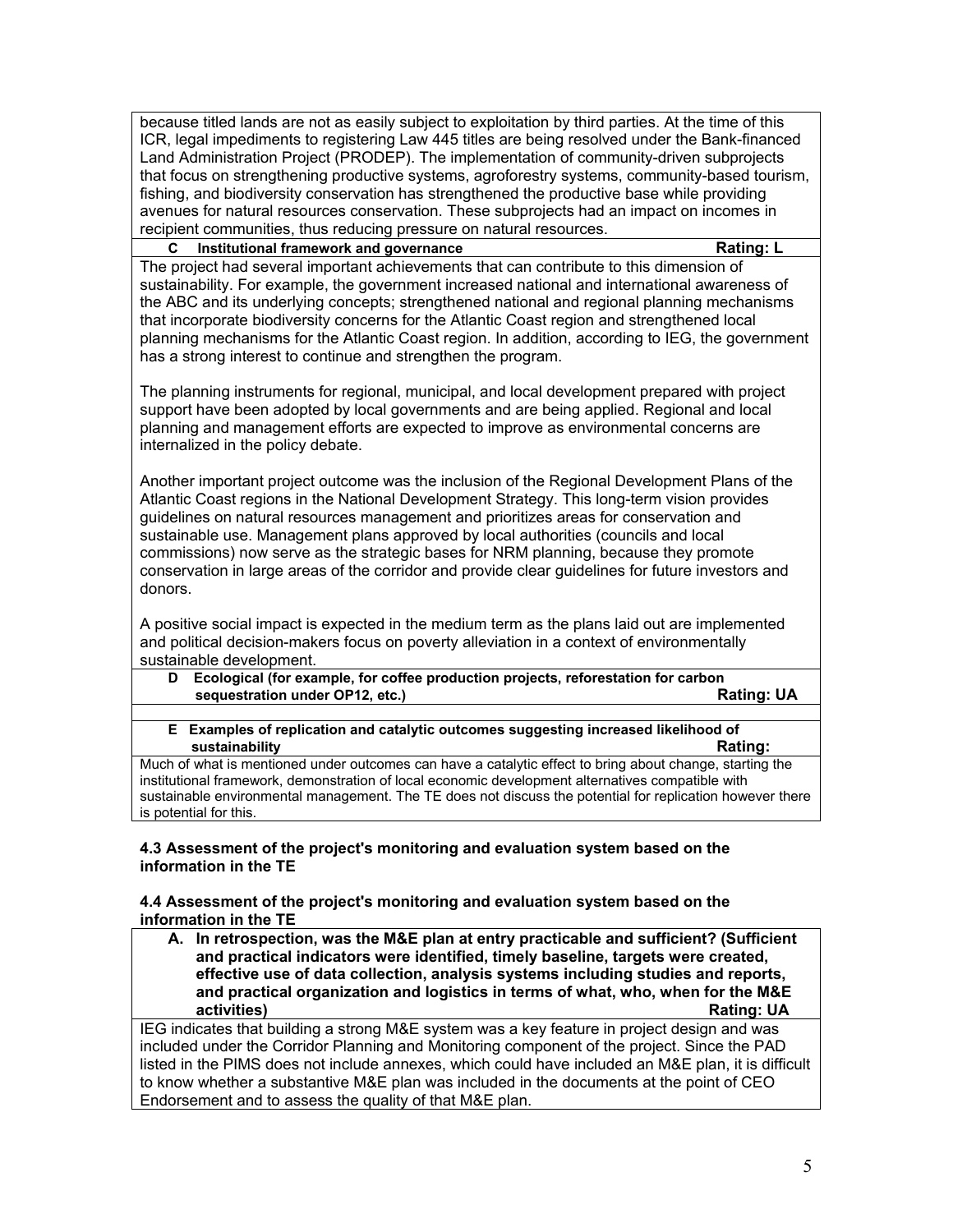**B. Did the project M&E system operate throughout the project? How was M&E information used during the project? Did it allow for tracking of progress towards projects objectives? Did the project provide proper training for parties responsible for M&E activities to ensure data will continue to be collected and used after project closure?** Rating: MS

The project was largely successful in establishing M&E capacity and initiating monitoring processes. Activities included: development of monitoring systems for measuring biodiversity and trends at both regional and local levels; training in M& E of the national agency and regional and local bodies; completion of a national ecosystems map; conducting a historical analysis of vegetative cover and changes over time; development of a geographic information system; and some in-depth biodiversity studies of priority protected areas. The basic structure and training for a good biodiversity monitoring and planning system was established. As this did not exist at the beginning of the project, utilization has only recently commenced. This is reported to be facilitating planning of local resource management programs. However, the limited biodiversity data in the ICR suggests that the data collection and reporting systems still need full development and utilization.

## **C. Was M&E sufficiently budgeted and was it properly funded during implementation? Rating: S**

The TE report shows that monitoring component of the project was well funded and a major part of the funding allocated to this component had been utilized.

**Can the project M&E system be considered a good practice? No.**

# **4.4 Lessons**

Project lessons as described in the TE

**What lessons mentioned in the TE that can be considered a good practice or approaches to avoid and could have application for other GEF projects?**

According to IEG review, some key lessons are:

**1. Decentralization, participation, communication and capacity building are typical core needs in a biodiversity program:** Under the project, decentralization of management to local governments and communities promoted ownership and actions where the actions needed to be made. Maximizing participation, leadership and implementation by local stakeholders capitalized on their local knowledge, interest and human resources. The program also involved the participation of a diverse resource structure (government, universities, NGOs, private sector) to provide technical support and guidance. Communication was a major thrust of the project and helped create public awareness of the need for conserving the nation's natural resources. Major training and capacity building was also provided. As a new program, all stakeholders needed to acquire the understanding and skills to implement their roles.

**2. Establishing a biodiversity conservation program generally requires a long-term program approach.** The significant institutional achievements of the project have made a start towards fully establishing and achieving a biodiversity conservation program. The forthcoming Nicaragua/Honduras Corazon Transboundary Biosphere Reserve Project will support the substantial further activities required to develop and consolidate the ABC biodiversity program. Some degree of further support even beyond the successor project's closure may also be needed. It would have been better, and considerably less risky, if a long-term approach, and the resources to do this, had been planned and assured from the start.

**3. Involve local players in monitoring.** Monitoring is significantly improved when it is carried out by local players who are trained and empowered. Involving local universities was important to provide training and continuity to the monitoring.

**4. Assess well political realities before setting conditions.** The other unmet Disbursement Conditionality was the approval and implementation of the National Environmental Fund (NEF). This condition was waived toward the end of the project, after which monies were available for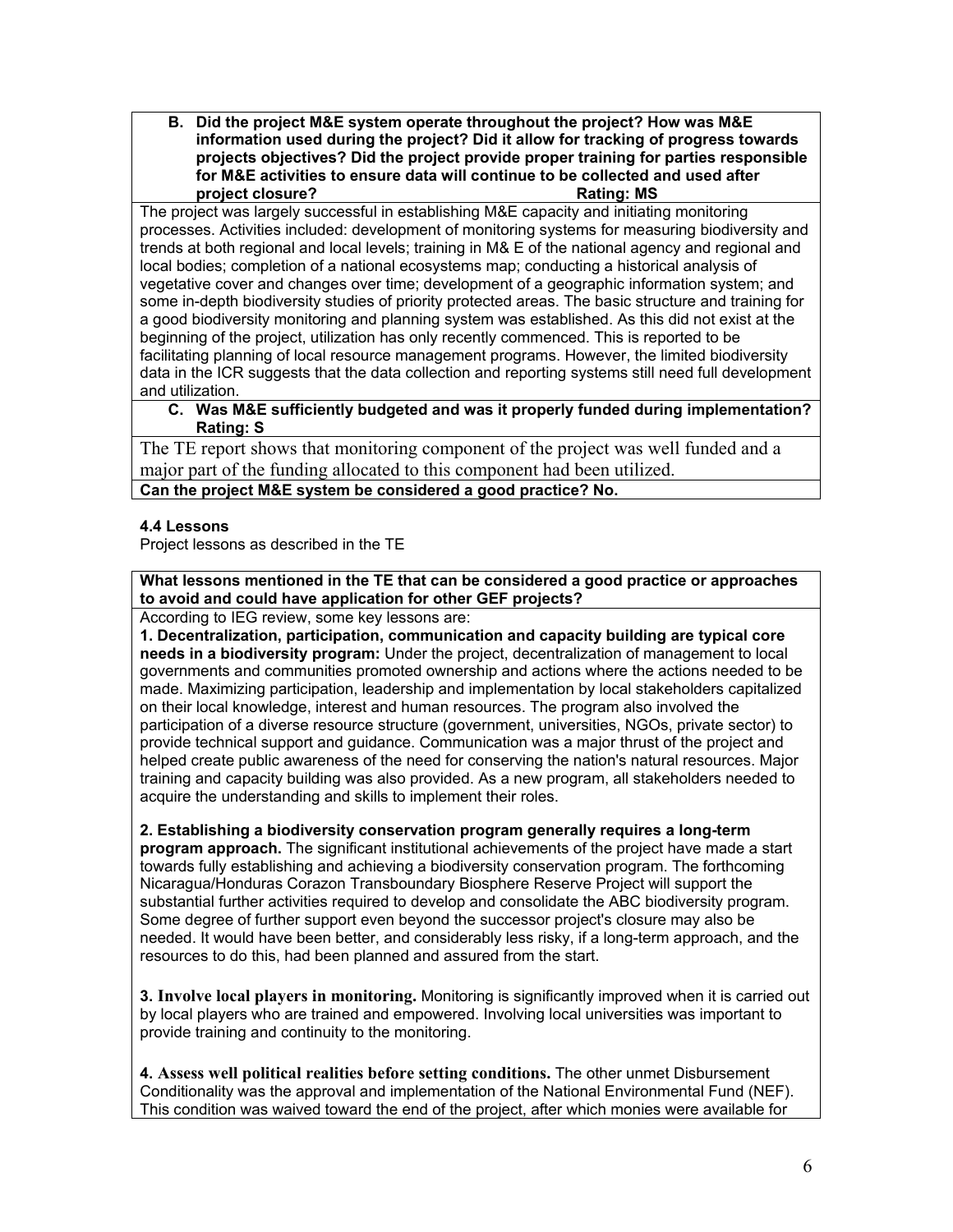the subprojects. The concept of having an NEF that could manage the resources for subprojects made eminent sense; however, the political difficulties of implementing this were underestimated.

**4.5 Quality of the evaluation report** Provide a number rating 1-6 to each criteria based on: Highly Satisfactory = 6, Satisfactory = 5, Moderately Satisfactory = 4, Moderately Unsatisfactory = 3, Unsatisfactory = 2, and Highly Unsatisfactory = 1. Please refer to the "Criteria for the assessment of the quality of terminal evaluation reports" in the document "Ratings for the achievement of objectives, sustainability of outcomes and impacts, quality of terminal evaluation reports and project M&E systems" for further definitions of the ratings.

## **4.5.1 Comments on the summary of project ratings and terminal evaluation findings** In some cases the GEF Office of M&E may have independent information collected for example, through a field visit or independent evaluators working for the Office of M&E. If substantial independent information has been collected, then complete this section with any comments about the project. N/A

| 4.5.2 Quality of terminal evaluation report                       | <b>Ratings</b>                                                                                                                                 |           |
|-------------------------------------------------------------------|------------------------------------------------------------------------------------------------------------------------------------------------|-----------|
| A. Does the report contain an assessment of relevant outcomes and | S                                                                                                                                              |           |
|                                                                   |                                                                                                                                                |           |
|                                                                   | Yes, the ICR contains an assessment of this and presents a candid discussion                                                                   |           |
|                                                                   | of shortcomings such as the lack of impacts and depleting forest cover as of the                                                               |           |
|                                                                   | project end.                                                                                                                                   |           |
|                                                                   | B. Is the report internally consistent, is the evidence                                                                                        | <b>MS</b> |
|                                                                   | complete/convincing and are the IA ratings substantiated? There were                                                                           |           |
|                                                                   | inconsistencies in the outcomes ratings and there was no rating for project                                                                    |           |
|                                                                   | M&E systems. The prodoc indicates that the main objectives of the project                                                                      |           |
|                                                                   | were to reduce rural poverty, improve natural resource management, and                                                                         |           |
|                                                                   | conserve key biodiversity which were reflected in the project components.                                                                      |           |
|                                                                   | However, the mitigation of forest cover and biodiversity losses, the                                                                           |           |
|                                                                   | improved welfare of the indigenous communities and the project's                                                                               |           |
|                                                                   | contribution to the regional biological corridor still remain to be seen                                                                       |           |
|                                                                   | according to IEG. Furthermore, according to IEG, achievements in<br>successful mitigation of forest and biodiversity losses are still limited. |           |
|                                                                   | Specific to the project's Development Objective, the rate of deforestation                                                                     |           |
|                                                                   | (and impacts on biological diversity) is not reported in the ICR to have                                                                       |           |
|                                                                   | significantly reduced, and in some areas under particular encroachment-                                                                        |           |
|                                                                   | pressure from the overpopulated west coast of Nicaragua, the rate of                                                                           |           |
|                                                                   | deforestation is reported to have actually increased. Therefore, a rating of                                                                   |           |
|                                                                   | satisfactory outcomes as indicated in the ICR and EIG review is not                                                                            |           |
|                                                                   | supported by the evidence presented.                                                                                                           |           |
|                                                                   | C. Does the report properly assess project sustainability and /or a project                                                                    | S         |
|                                                                   | exit strategy? The project's ICR discusses arrangements during project                                                                         |           |
|                                                                   | implementation to transition to regular operation. In addition it provides a                                                                   |           |
|                                                                   | good assessment of some sustainability dimensions but could have                                                                               |           |
|                                                                   | elaborated more on the financial constraints affecting sustainability.                                                                         |           |
|                                                                   | D. Are the lessons learned supported by the evidence presented and are                                                                         | S         |
|                                                                   | they comprehensive?<br>Yes                                                                                                                     |           |
|                                                                   | E. Does the report include the actual project costs (total and per activity)                                                                   | <b>MS</b> |
|                                                                   | and actual co-financing used? Yes. Although there is a discrepancy                                                                             |           |
|                                                                   | between the GEF database and the data presented in the ICR. It would                                                                           |           |
|                                                                   | have been useful for the ICR to present a breakdown in the sources of co-                                                                      |           |
|                                                                   | financing (page 23 of ICR) to better assess the source of the shortfall.                                                                       |           |
|                                                                   | F. Does the report present an assessment of project M&E systems? Yes, very                                                                     | S         |